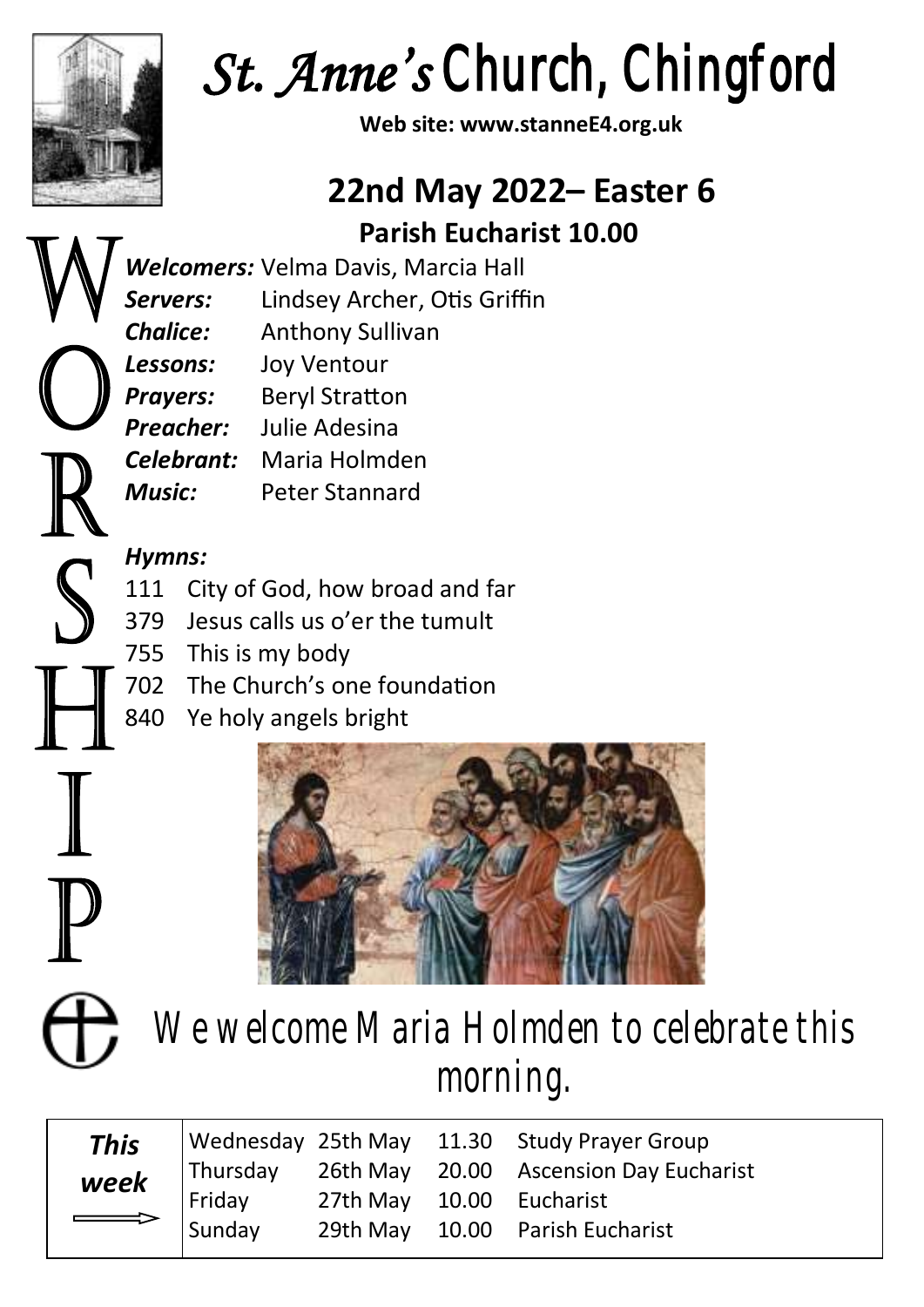God our redeemer, you have delivered us from the power of darkness and brought us into the kingdom of your Son: grant, that as by his death he has recalled us to life, so by his continual presence in us he may raise us to eternal joy: through Jesus Christ your Son our Lord.

# **First Reading** *Acts 16.9-15*

*Collect Post Communion*

God our Father,

whose Son Jesus Christ gives the water of eternal life:

may we thirst for you,

the spring of life and source of goodness,

through him who is alive and reigns, now and for ever.

<sup>9</sup>During the night Paul had a vision: there stood a man of Macedonia pleading with him and saying, 'Come over to Macedonia and help us.'  $10$ When he had seen the vision, we immediately tried to cross over to Macedonia, being convinced that God had called us to proclaim the good news to them.

 $11$ We set sail from Troas and took a straight course to Samothrace, the following day to Neapolis,  $^{12}$  and from there to Philippi, which is a leading city of the district of Macedonia and a Roman colony. We remained in this city for some days.  $^{13}$ On the sabbath day we went outside the gate by the river, where we supposed there was a place of prayer; and we sat down and spoke to the women who had gathered there.  $^{14}$ A certain woman named Lydia, a worshipper of God, was listening to us; she was from the city of Thyatira and a dealer in purple cloth. The Lord opened her heart to listen eagerly to what was said by Paul. <sup>15</sup>When she and her household were baptized, she urged us, saying, 'If you have judged me to be faithful to the Lord, come and stay at my home.' And she prevailed upon us.

This is the word of the Lord Alleluia, Alleluia.

### *All* **Thanks be to God Alleluia, Alleluia**.

## **Second Reading** *Revelation 21.10,22-22.5*

 $10$ In the spirit the angel carried me away to a great, high mountain and showed me the holy city Jerusalem coming down out of heaven from God.

 $22$ I saw no temple in the city, for its temple is the Lord God the Almighty and the Lamb. <sup>23</sup> And the city has no need of sun or moon to shine on it, for the glory of God is its light, and its lamp is the Lamb.  $24$ The nations will walk by its light, and the kings of the earth will bring their glory into it.  $^{25}$ lts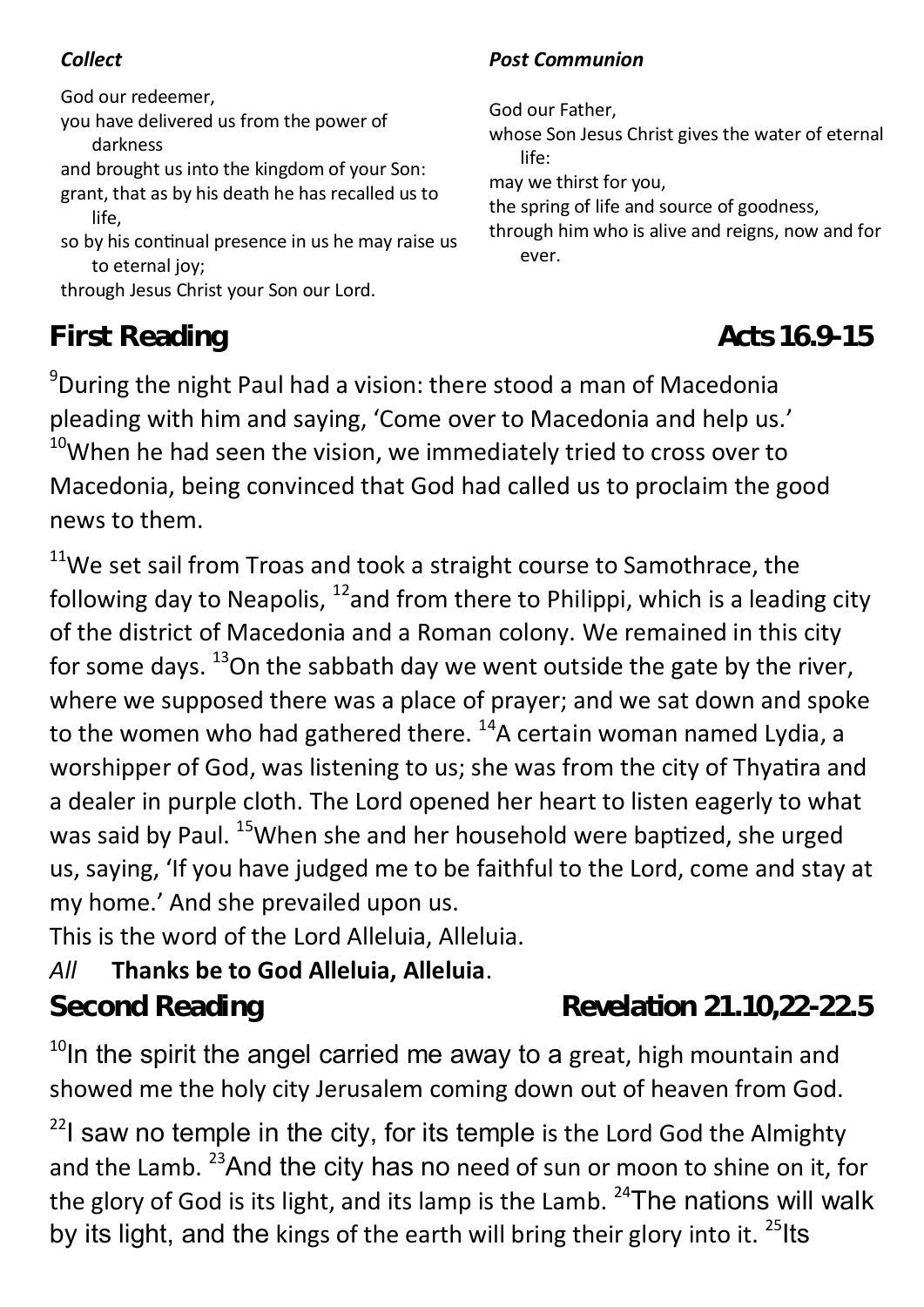gates will never be shut by day – and there will be no night there.  $^{26}$ People will bring into it the glory and the honour of the nations.  $27$ But nothing unclean will enter it, nor anyone who practises abomination or falsehood, but only those who are written in the Lamb's book of life.

 $^{\rm 1}$ Then the angel showed me the river of the water of life, bright as crystal, flowing from the throne of God and of the Lamb <sup>2</sup>through the middle of the street of the city. On either side of the river is the tree of life with its twelve kinds of fruit, producing its fruit each month; and the leaves of the tree are for the healing of the nations.  $3$ Nothing accursed will be found there any more. But the throne of God and of the Lamb will be in it, and his servants will worship him;  $^4$ they will see his face, and his name will be on their foreheads. <sup>5</sup>And there will be no more night; they need no light of lamp or sun, for the Lord God will be their light, and they will reign for ever and ever.

This is the word of the Lord Alleluia, Alleluia.

*All* **Thanks be to God Alleluia, Alleluia. Gospel** *John 14.23-29*

#### *When the Gospel is announced the reader says*

Hear the gospel of our Lord Jesus Christ according to John Alleluia, Alleluia. *All* **Glory to you, O Lord Alleluia, Alleluia.**

Jesus said to his disciples: <sup>23</sup>'Those who love me will keep my word, and my Father will love them, and we will come to them and make our home with them. <sup>24</sup>Whoever does not love me does not keep my words; and the word that you hear is not mine, but is from the Father who sent me.

 $25'$ I have said these things to you while I am still with you.  $26B$ ut the Advocate, the Holy Spirit, whom the Father will send in my name, will teach you everything, and remind you of all that I have said to you. <sup>27</sup> Peace I leave with you; my peace I give to you. I do not give to you as the world gives. Do not let your hearts be troubled, and do not let them be afraid. <sup>28</sup>You heard me say to you, "I am going away, and I am coming to you." If you loved me, you would rejoice that I am going to the Father, because the Father is greater than I.<sup>29</sup>And now I have told you this before it occurs, so that when it does occur, you may believe.'

This is the Gospel of the Lord Alleluia, Alleluia.

*All* **Praise to you, O Christ Alleluia, Alleluia.**